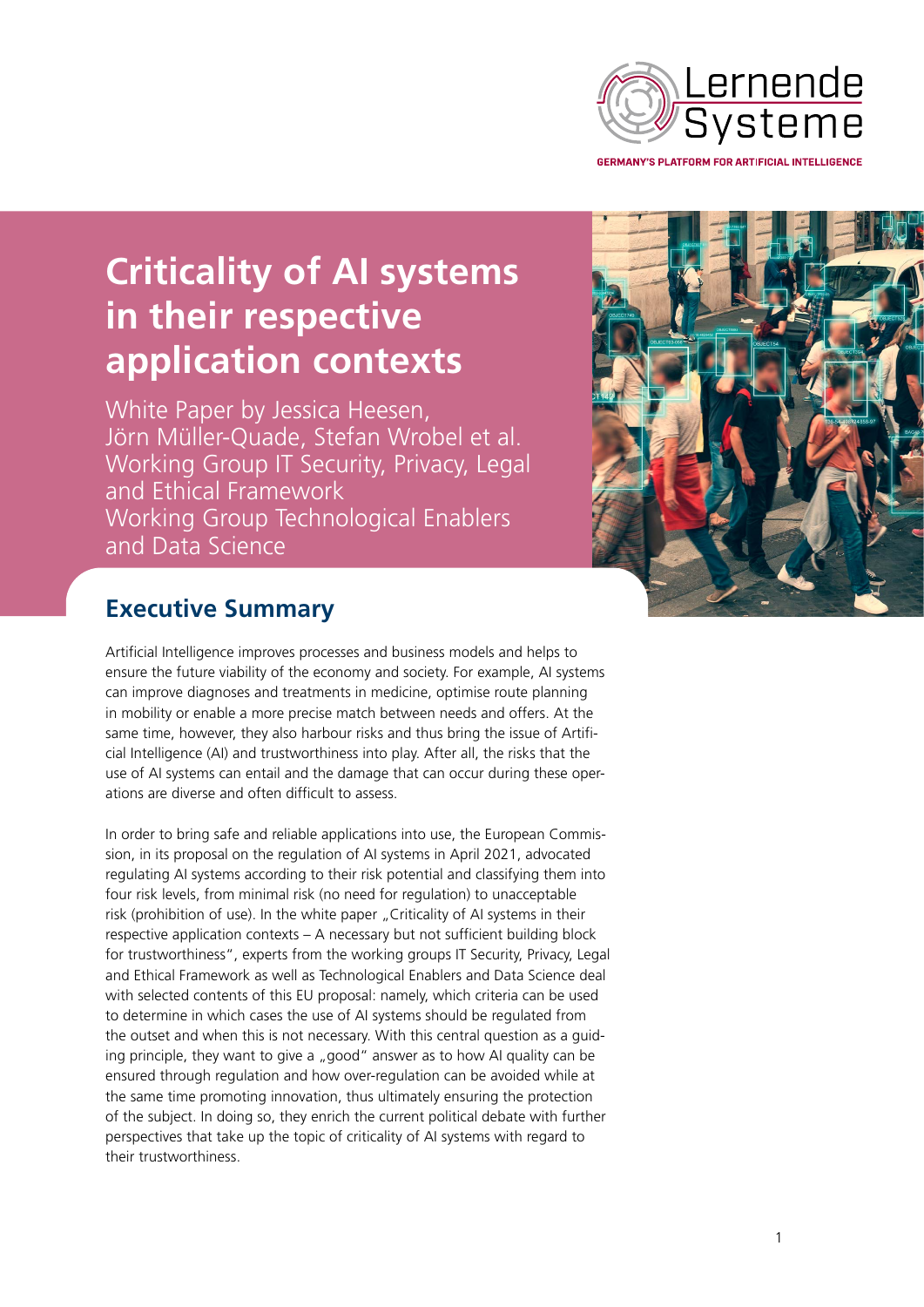### Ex-ante and ex-post measures

In principle, the authors recommend supplementing the criticality assessment of AI systems in advance (ex ante) with measures that take effect in retrospect (chapter 1). In terms of transparency and traceability as well as liability and compensation, these ex-post measures can only be promising if the groundwork for them has been established in advance. Effective, low-threshold and timely complaint and consumer protection regimes are listed as an example. This is because these strengthen and secure the data sovereignty of the data subject beyond consent at the beginning of the data processing process. The consideration of criticality should therefore take place in the sense of danger prevention rather than danger aversion, since risks are not only to be evaluated in purely technical terms, but also in socio-technical terms.

#### Responsibility, responsibility chains and liability

When considering the criticality of AI systems in certain application contexts, different dimensions of responsibility and concern should also be taken into account (chapter 2.3). This division of responsibility of the risk via liability regulations forms an important building block towards trustworthy AI systems. The aim of (corporate) liability is to share the technical risk in the best possible way among the different actors according to aspects of fairness and functionality.

The central question is who can better assess, better bear and, if necessary, eliminate a risk. For this purpose, the authors present a model for sharing responsibility in the case of damage caused by AI systems, which distinguishes on the one hand according to the addressee and on the other hand, if necessary, according to the criticality of the respective area of application. Thus, for liability issues in the B2B sector, the conditions of contract law should generally apply (except in socially critical areas), while in the B2C sector decisions should be made depending on the criticality. In the B2B sector, the user should in principle be responsible for the results delivered by AI systems in accordance with contract law. For applications in the public domain, the public authority should bear full responsibility for discriminatory or harmful consequences under public law. These considerations on responsibility and also liability should be considered not only nationally, but also throughout Europe.

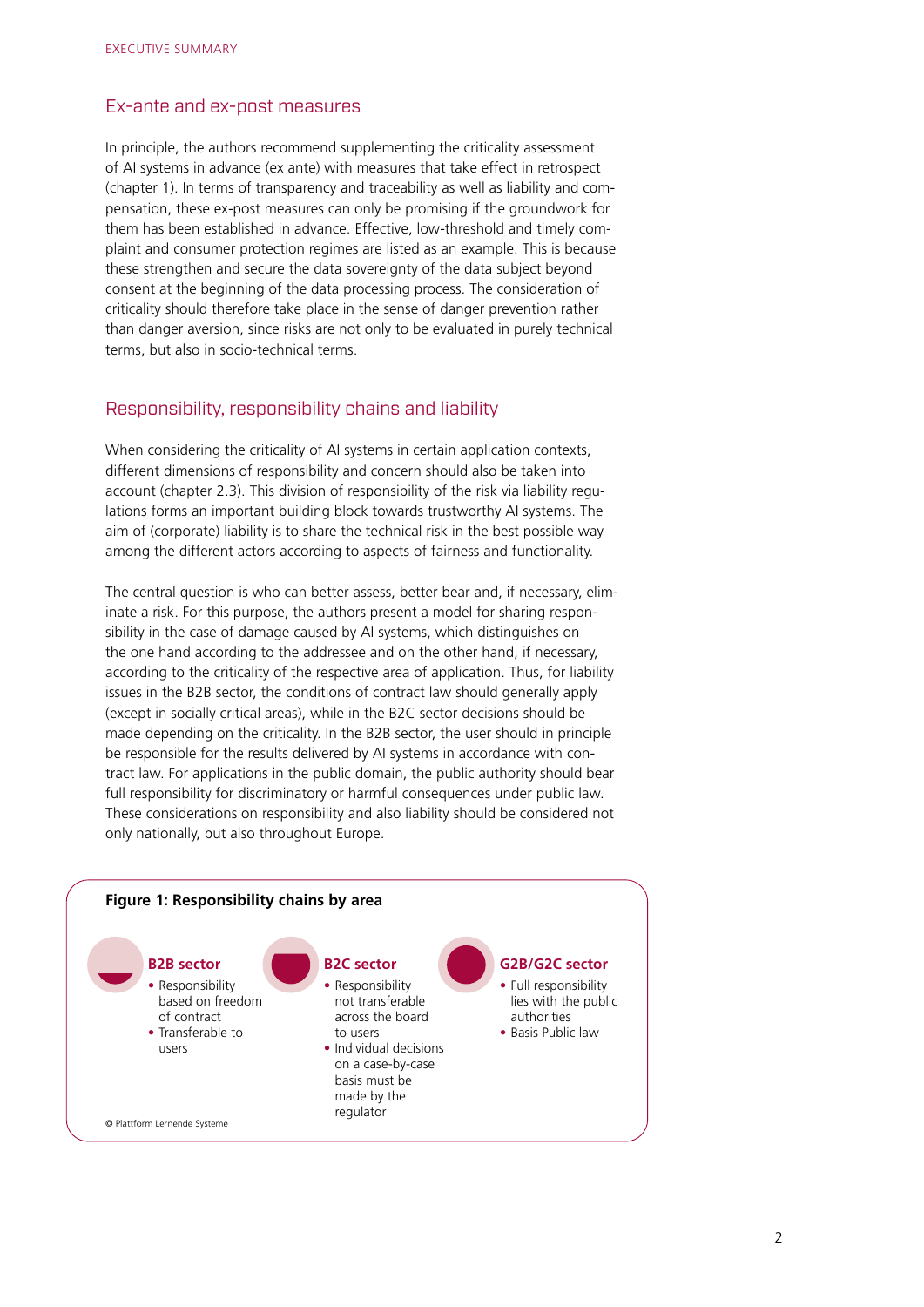## Dimensions for evaluation: possibilities for control and decision-making

In addition to regulation based on criticality in advance, the creation of consumer protection regimes for possible cases of damage, the division of responsibility for risk via liability regulations, the authors also recommend focusing more on the control and decision-making possibilities of the users of AI systems when assessing criticality (chapter 3). For this purpose, they suggest dividing the criteria for assessing the criticality of an AI system in a specific application context into two dimensions. Namely, whether the recommendations or decisions of an AI system endanger human lives or legal assets such as the environment, and how much room for manoeuvre is left to humans in the selection and use of the application, for example to switch off certain functions: The higher the extent of the possible harm to human life and other high legal interests and the smaller the scope of the individual's options for action, the higher the criticality – and the need for regulation derived from this – and vice versa.



The explanations and starting points mentioned above are supplemented and discussed in more detail by experts from the Plattform Lernende Systeme in short interviews with further aspects from their respective areas of expertise (chapter 4). This thematic arc illustrates, on the one hand, the breadth and, on the other hand, the complexity of further possible answers to the question of the regulation of AI systems as a function of criticality: How are criticality and regulation connected? How is the concept of criticality to be understood? Or: What ethical demands arise with regard to responsibility or for techni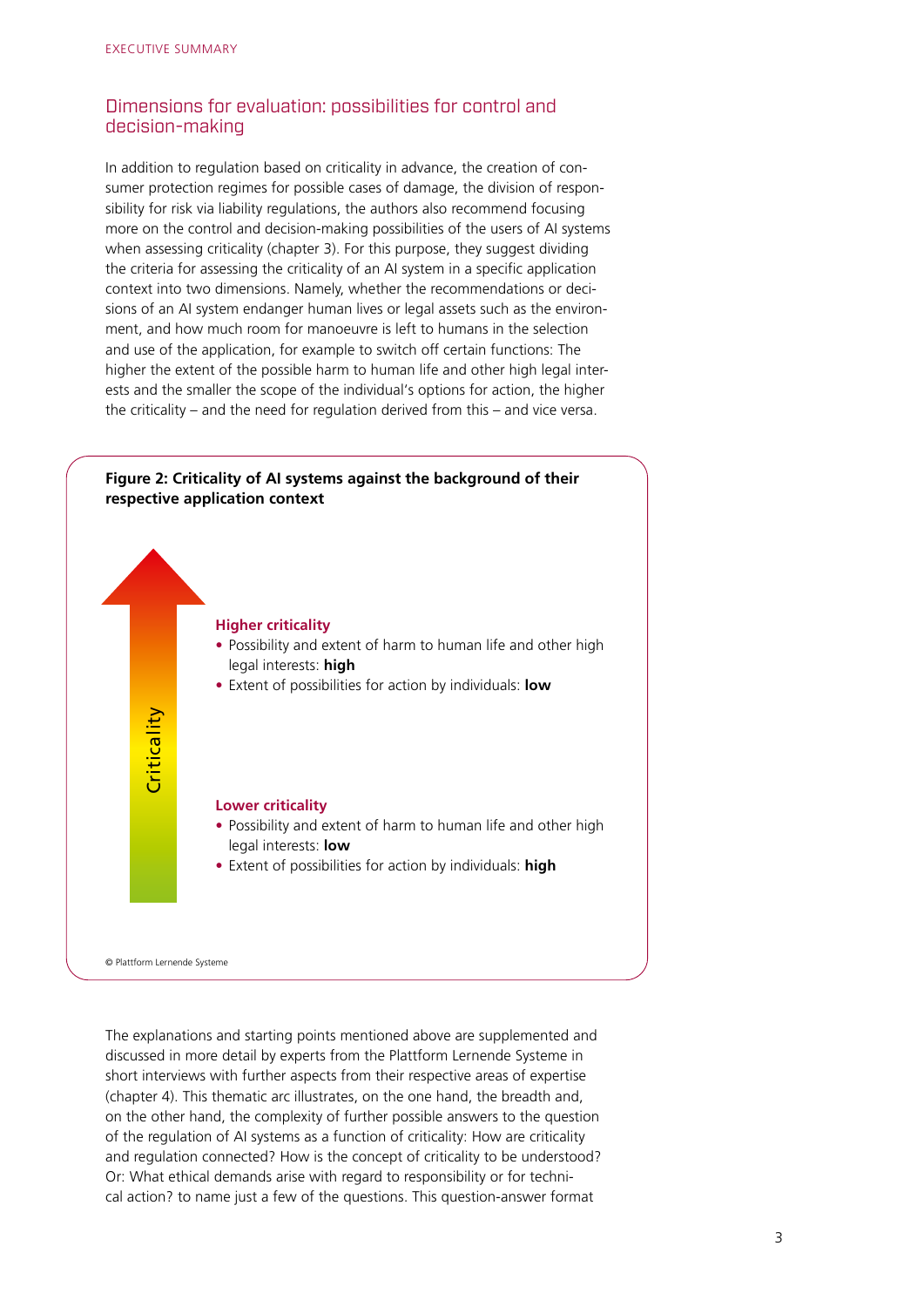clearly reflects the complexity of the criticality assessment of AI systems and at the same time shows that the topic cannot yet be considered comprehensively and conclusively.

The following figure provides a summary of the experts' suggestions for adjustments to make the EU regulatory proposal more precise and concrete: